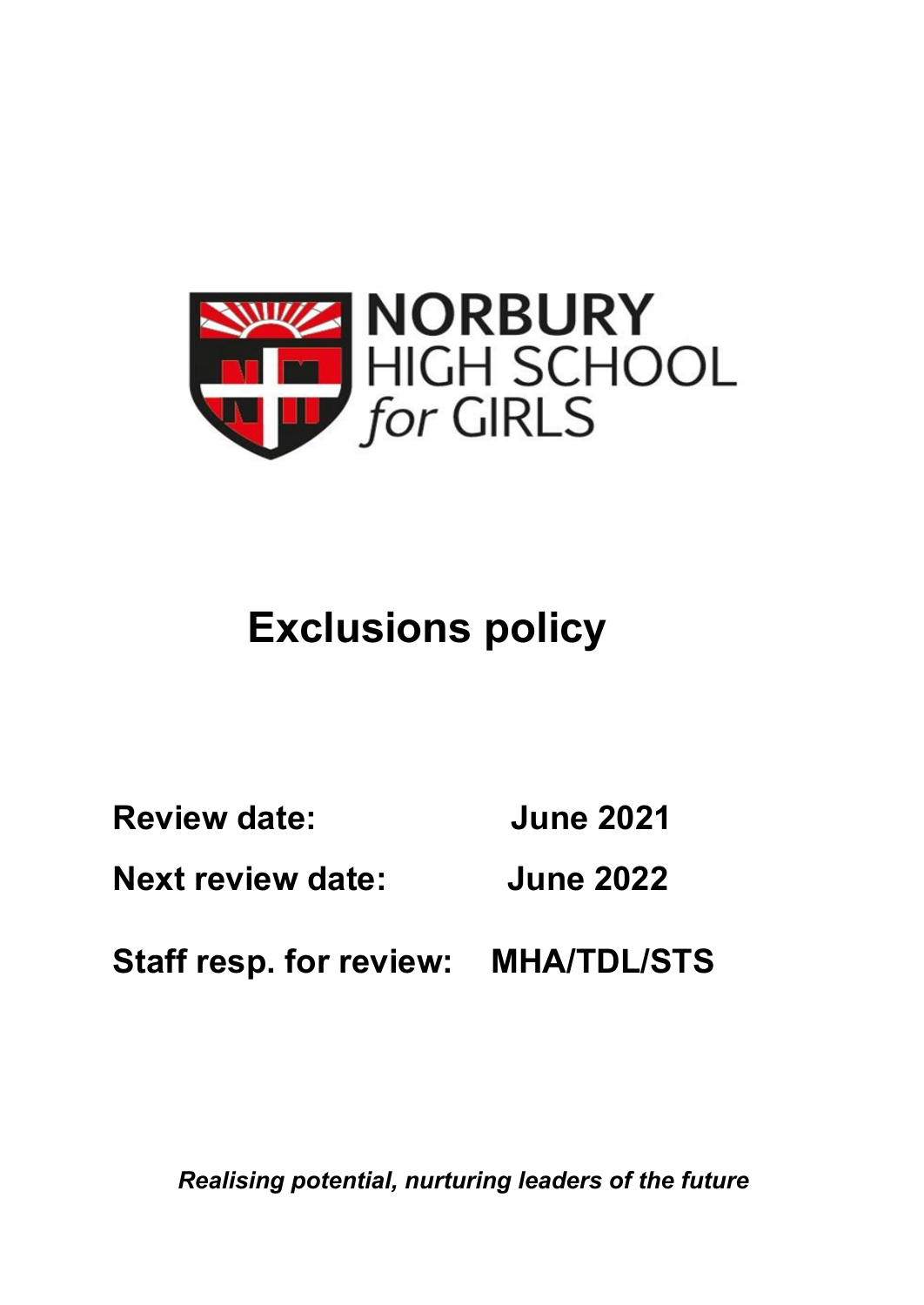# **Rationale**

This policy deals with the policy and practice which informs the school's use of exclusion. It is underpinned by the shared commitment of all members of the school's community to achieve two important aims:

1) to ensure the safety and well-being of all members of the school community and to maintain an appropriate educational environment in which all can learn and be successful, and

2) to realise the aim of reducing the need to use exclusion as a sanction.

Any exclusion must be lawful (with respect to the legislation relating directly to exclusions and a school's wider legal duties including under the European Convention on Human Rights and the Equality Act 2010); rational; reasonable; fair and proportionate.

## **Introduction**

Exclusion is an extreme sanction and is only administered by the Headteacher (or, in the absence of the Headteacher, a deputy or assistant headteacher). This policy should be read in conjunction with the school's Behaviour and Anti-bullying Policy which details the rewards and sanctions used both in and out of class. Exclusion, whether fixed-term or permanent, may be used for any of the following, all of which constitute examples of unacceptable conduct:

- Verbal abuse to staff and others
- Verbal abuse to students
- Physical abuse to/attack on staff
- Physical abuse to/attack on students
- Indecent behaviour
- Damage to property
- Misuse of illegal drugs
- Misuse of other substances
- Bullying
- Theft
- Serious actual or threatened violence against another student or a member of staff
- Sexual abuse or assault
- Supplying an illegal drug
- Being in possession of an offensive weapon
- Using an offensive weapon
- Being in possession of a firework
- Setting a firework off
- Arson
- Unacceptable behaviour which has previously been reported and for which sanctions and other interventions have not been successful in modifying the student's behaviour
- Persistent disruptive behaviour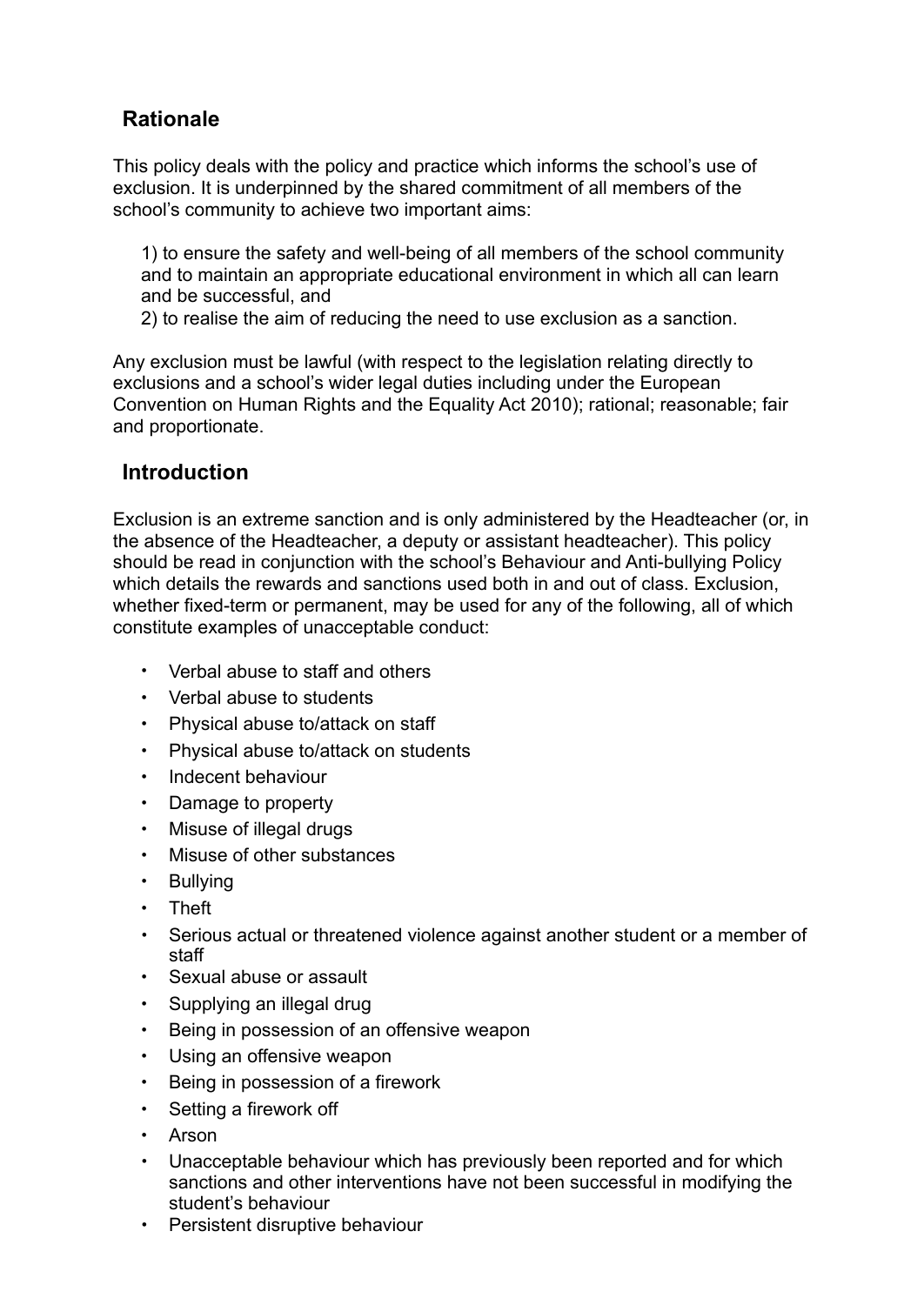This is not an exhaustive list and there may be other situations where the Headteacher makes the judgment that exclusion is an appropriate sanction.

# **Exclusions**

- Most exclusions are of a fixed term nature and are of short duration
- The DfE regulations allow the Headteacher to "exclude a student for one or more fixed periods not exceeding 45 school days in any one school year"
- The local authority and the governing body is informed about all exclusions both fixed-term and permanent
- Wherever reference is made to 'Local Authority' this is the local authority of the student subject to the exclusion
- Exclusion will not be imposed instantly unless there is an immediate threat to the safety of others in the school or the student concerned

## *Procedure*

- 1) Following exclusion parents/guardians are contacted immediately where possible; a letter will be sent by post giving details of the exclusion and the date the exclusion ends (see appendices 1 and 2 for examples of fixed and permanent exclusion letters).
- 2) A fixed term exclusion can occasionally take the form of an "internal" exclusion; however, in most circumstances, either because of the severity of the incident or because of practical or logistical constraints, such an exclusion will result in the student being required to remain at home.
- 3) During the course of a fixed term exclusion where the student is to be at home, parents/guardians are advised that the student is not allowed on the school premises and that daytime supervision is their responsibility, as parents/guardians; in line with legislation he/she is not allowed to be present in a public place during school hours without reasonable justification; work will be set by the school for the period of exclusion.
- 4) A reintegration meeting will be held following the expiry of the fixed term exclusion and this will normally involve the head of year/ pastoral leader, a member of the Senior Leadership Team (SLT) and/or the Headteacher.
- 5) The student may be placed on report to the head of year, pastoral leader or senior leadership team on their return to monitor behaviour and work (if the fixed term exclusion is greater than five days or an accumulation of exclusions exceed five days, further support will be considered; this needs to be agreed with the school, student and parents).

## **Reintegration Process**

After a fixed-term exclusion period a reintegration meeting must be held. This is a critical part of the overall strategy to support the student in avoiding negative behaviours.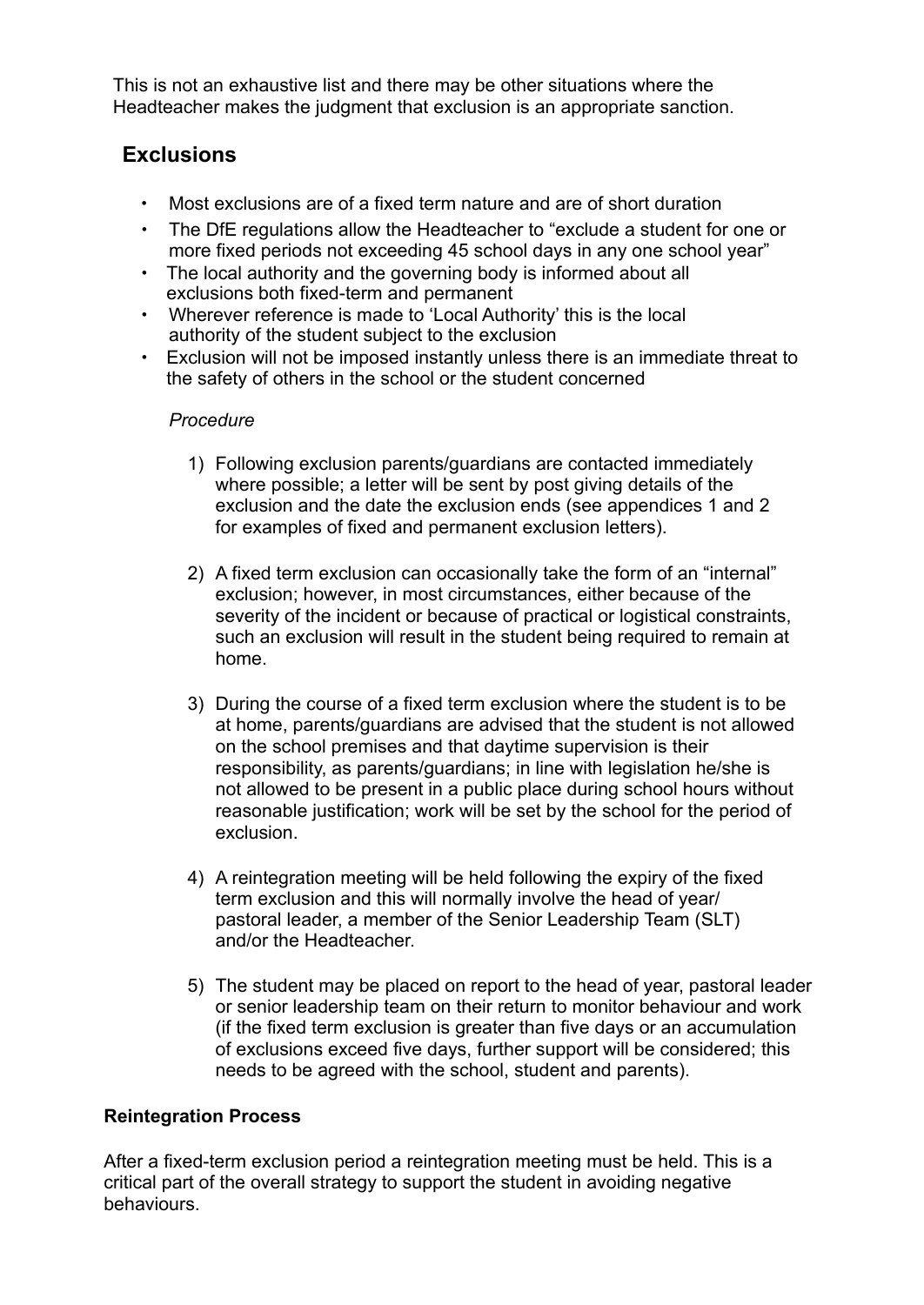The following process applies to this

- 1) The HOY (head of year)/SLT lead will arrange for a meeting with the parents/ carers and the student to be held on or just prior to the student returning to the school.
- 2) Should the parent be unable to attend then the meeting will be held at the end of the first day of the students return to school with the student present.
- 3) Until a reintegration meeting has been held the student will not be allowed to return to their classes but will be provided with work in the Behaviour Support Room.
- 4) At the reintegration meeting the behaviours/incident which resulted in the exclusion will be discussed. The student will be placed on report for a twoweek period which will include reporting daily to their HOY or SLT lead. The student will also be supported with mentoring to support their transition.

Before deciding whether to exclude a student, either permanently or for a fixed period, the Headteacher will:

- Ensure appropriate investigations have been carried out
- Consider all the evidence available to support the allegations taking into account behaviour, equal opportunity and race equality policies
- Allow the student to give her/his version of events
- Check whether the incident may have been provoked for example by bullying or by racial or sexual harassment

If the Headteacher is satisfied that on the balance of probabilities the student did what he or she is alleged to have done, exclusion will be the outcome.

## **Exercise of discretion**

In reaching a decision, the Headteacher will always look at each case on its own merits. Therefore, a tariff system, fixing a standard penalty for a particular action, is both unfair and inappropriate. When imposing a fixed term exclusion consideration will however be given as to whether the student has had previous exclusions and the reasons for these, repeated poor behaviours will generally result in longer fixed term exclusions being imposed.

In considering whether permanent exclusion is the most appropriate sanction, the Headteacher will consider

- a) the gravity of the incident, or series of incidents, and whether it constitutes a serious breach of the school 's Behaviour and Anti-bullying Policy, and
- b) the effect that the student remaining in the school would have on the education and welfare of other students and staff.

Nonetheless, in the case of a student found in possession of an offensive weapon or supplying drugs, it is the school 's usual policy in these particularly serious matters, to issue a permanent exclusion. The governing body will require the Headteacher to explain the reasons for the decision and will look at appropriate evidence, such as the student's behaviour record, witness statements and the strategies and interventions used by the school to support the student prior to exclusion.

# **Alternatives to exclusion**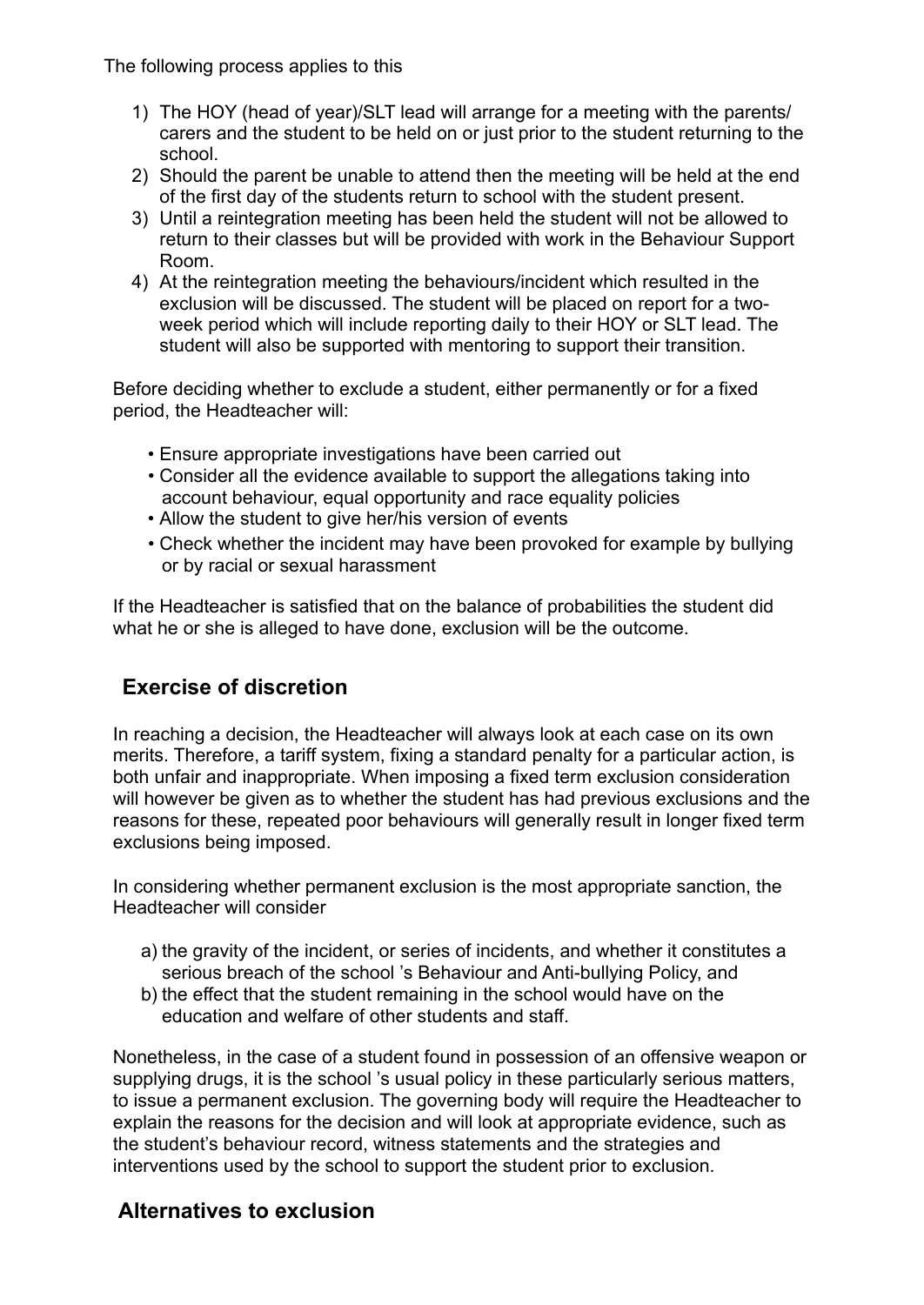The school actively pursues a policy of using alternatives to both fixed term and permanent exclusions in the following ways

- A student with a poor disciplinary record who may be close to a permanent exclusion will meet with their parents/guardians and a member of SLT; consideration will also be given to providing additional help and support in order to attempt to support the identified needs and prevent the need for further consequences
- Students close to a permanent exclusion may be asked to a governors' behaviour panel; parents/guardians are also invited to attend and may bring a friend or representative to support either themselves or the student; the governors will talk to the student and their parents/representatives as well as the Headteacher (or his/her representative) to understand the issues arising and will want to satisfy themselves that the school is supporting the student in good behaviour while also making sure both student and parents understand the possible outcomes and consequences should poor behaviour continue
- Should the above and any other measures fail and a student is deemed to be very close to permanent exclusion then he/she, subject to meetings with parents/guardians, and their agreement, may be referred to an alternative provision for a fixed period of time
- In cases were a student is close to or at risk of permanent exclusion, and with the parents/guardians permission, the school may refer a student to the Croydon Fair Access panel or if the student is not a Croydon resident to the equivalent body in other local authorities; the Croydon panel meets every three weeks (this may very across other local authorities) and will consider an alternative placement for a student; depending on the circumstances this may be at another mainstream school or in a more specialised provision (e.g. a pupil referral unit or alternative education provider); if an alternative place is offered for the student the parents/guardians then have to decide whether to accept this place or not

## **Behaviour outside school**

Students' behaviour outside school on for example trips and journeys, off-site sports events or a work experience placement are subject to the school 's Behaviour and Anti-bullying Policy. Inappropriate behaviour in these circumstances will be dealt with as if it had taken place in the school. For behaviour outside school but not on school trips/event this policy will still have effect if there is a clear link between that behaviour and maintaining good behaviour and discipline among the student body as a whole. If students' behaviour in the immediate vicinity of the school or on a journey to and from the school is poor and meets the school criteria for exclusion then the Headteacher may decide to exclude.

## **Drug-related exclusions**

This policy is written in accordance with the advice and guidance outlined within the DfE and ACPO's Drug Advice For Schools which states: "Any response to drugrelated incidents needs to balance the needs of the individual pupils concerned with the wider school community. In deciding what action to take schools should follow their own disciplinary procedures." The decision will depend on the precise circumstances of the case and the evidence available. In some cases fixed term exclusion will be more appropriate than permanent exclusion.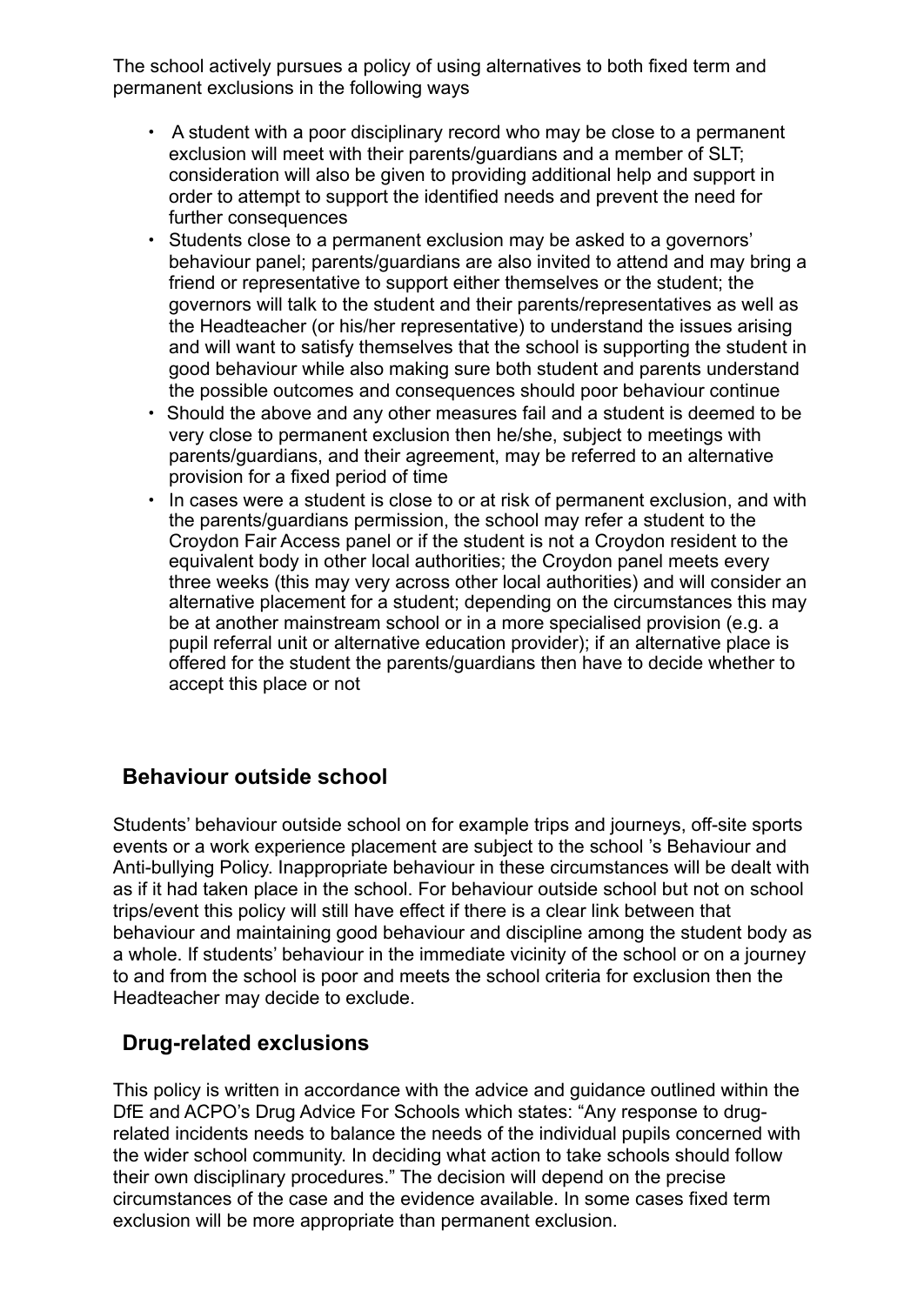## **Permanent exclusion**

The decision to exclude a student permanently is a serious one. There are two main types of situation in which permanent exclusion may be considered.

- 1.The first is a final, formal step in a concerted process for dealing with disciplinary offences following the use of a wide range of other strategies which have been used without success. It is an acknowledgement that all available strategies have been exhausted and is used as a last resort. This would include persistent and defiant misbehaviour including bullying (which would include racist or homophobic bullying) or repeated possession and or use of an illegal drug on school premises.
- 2.The second is where there are exceptional circumstances and it is not appropriate to implement other strategies and where it could be appropriate to permanently exclude a student for a first or 'one off' offence. These might include:
	- Actual or threatened violence against another student or a member of staff
	- Sexual abuse or assault
	- Supplying an illegal drug
	- Bringing an illegal drug into school
	- Carrying an offensive weapon\*
	- Arson
	- Assault on a member of staff

\*Offensive weapons are defined in the Prevention of Crime Act 1953 as "any article made or adapted for causing injury to the person; or intended by the person having it with him for such use by him or by some other person."

The school, in line with its protocols, will consider police involvement for any of the above offences.

These instances are not exhaustive but indicate the severity of such offences and the fact that such behaviour seriously affects the discipline and well being of the school.

The decision to permanently exclude a student will be taken in the following circumstances:

- (a) in response to a serious breach, or persistent breaches, of the school 's behaviour policy, and
- (b) if allowing the student to remain in school would seriously harm the education or welfare of the student or others in the school.

### **Reintegration Process**

After a fixed term Exclusion period a reintegration meeting must be held. This is a critical part of the overall strategy to support the student in avoiding negative behaviours.

The following process applies to this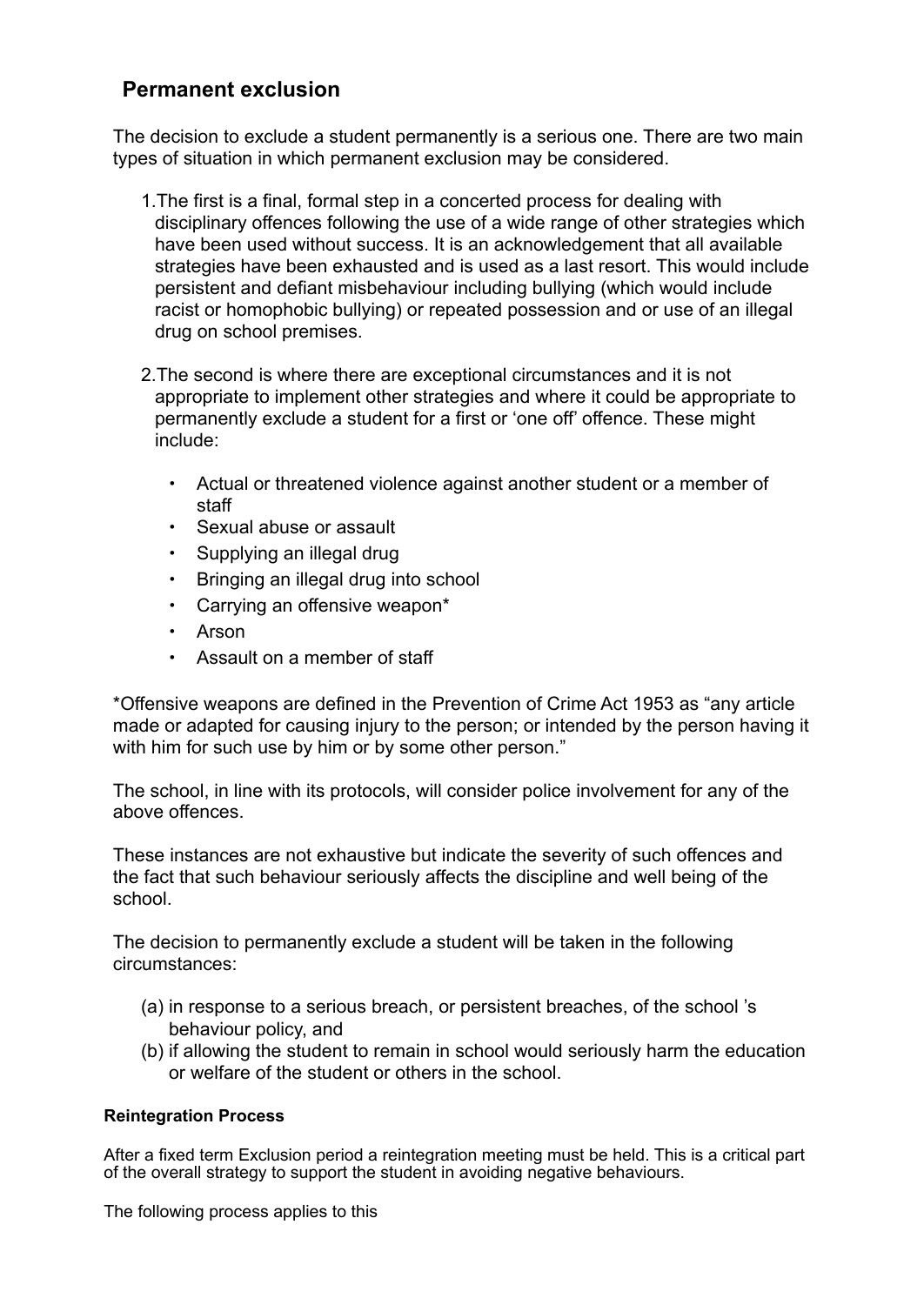- 1) The HOY/SLT lead will arrange for a meeting with the parents/carer and the student to be held on or just prior to the student returning to the school.
- 2) Should the parent be unable to attend then the meeting will be held at the end of the first day of the students return to school with the student present.
- 3) Once the reintegration meeting has been held the student will return to normal classes until then they will be provided with work in the Behaviour Support Room.
- 4) At the Reintegration meeting the behaviours/incident which resulted in the exclusion will be discussed. The student will be placed on a report for a one week period which will include reporting daily to their HOY or SLT lead. The student will also be supported with mentoring to support their transition.

## **Appeals Process**

Parents/carers have the right to make representations to the governing body. The following will occur

- 1) The parent/carer will contact the Clerk to Governing Body; details are provided on the exclusion letter;
- 2) The governing body does not have the power to direct reinstatement but will consider the representation;
- 3) The governing body can note their findings on the students file.

If a parent/carer believes that the exclusion relates to a disability that their child has then they have a right to appeal, if they believe disability discrimination has occurred, to the Special Educational Needs and Disability Tribunal. Details will be provided in the exclusion letter.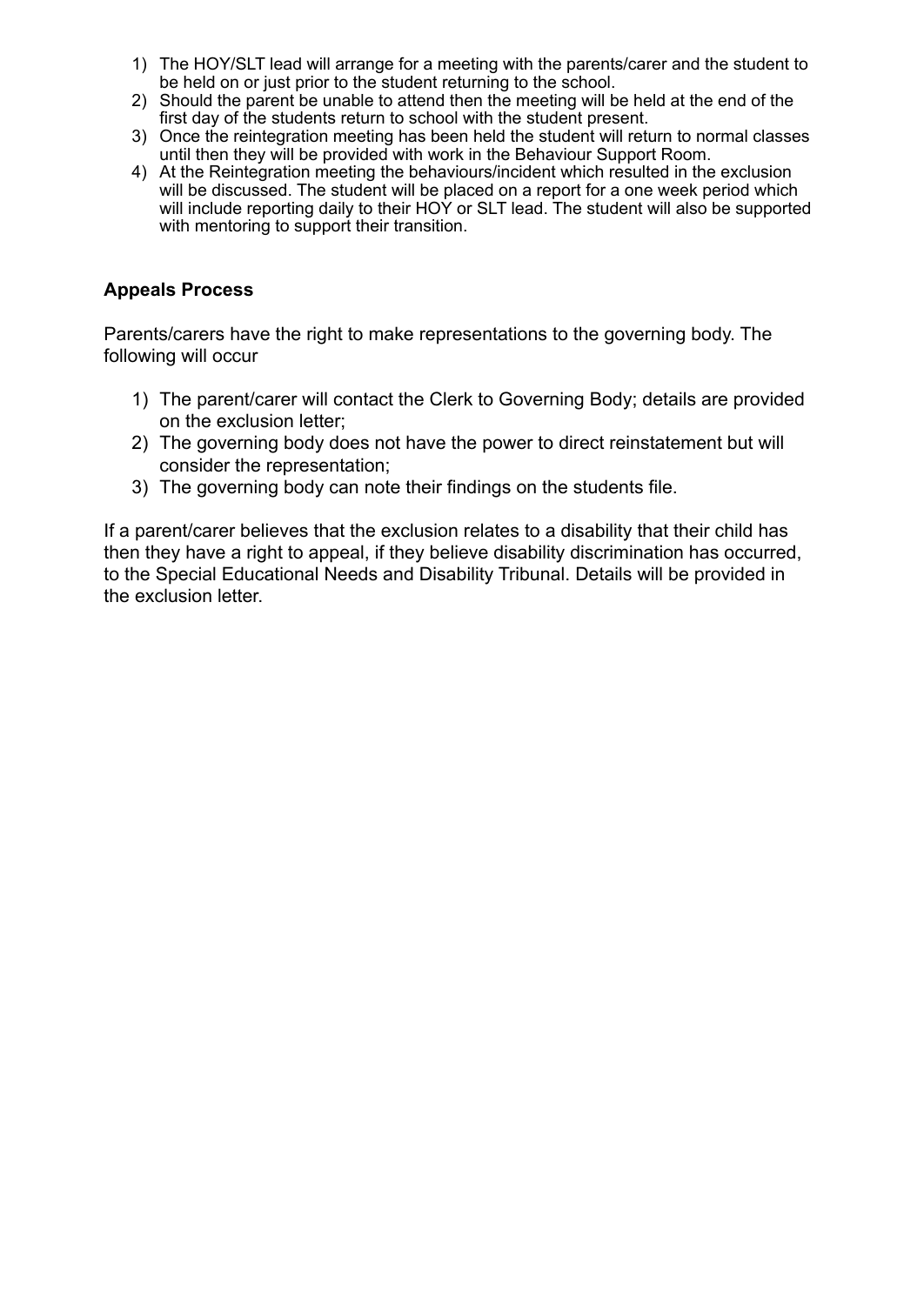# **Appendix 1 – Fixed Term Exclusion Letter**

Dear

#### **Re: DOB: Fixed Term Exclusion**

I am writing to inform you of my decision to exclude ------ for a fixed period of 1 day. This means that she will not be allowed in school for this period. The exclusion is for. ------will be on report to her Head of Year for two weeks when she returns.

I realise that this exclusion may well be upsetting for you and your family, but the decision to exclude ------ has not been taken lightly. Kayin has been excluded for the following reason

• ----------

You have a duty to ensure that ----- is not found in a public place during this exclusion, unless there is a reasonable justification for this. I must warn you that you may receive a penalty notice from the local authority if she is found in a public place during normal college hours on the specified dates without reasonable justification. ------- should complete work provided on Google classroom.

You have the right to make representations to the governing body. If you wish to make representations please contact, octavo.clerking@croydon.gov.uk, as soon as possible. Whilst the governing body have no power to direct reinstatement, they must consider any representations you make and may add a note of their findings to Kayin's school file.

You have the right to see and have a copy of your daughter's school record. Due to confidentiality restrictions, you must notify me in writing if you wish to be supplied with a copy. I will be happy to supply you with one if you request it. There may be a charge for photocopying.

The Department for Education guidance on exclusions can be found at https://www.gov.uk/government/publications/school-exclusion

You may wish to contact one of the following for advice and information on exclusions; Coram Children's Legal Centre

• Visit www.childrenslegalcentre.com

ACE Education

- Visit www.ace-ed.org.uk
- Call 03000 115 142 (Monday-Wednesday 10am-1pm in term time)

If your child has special educational needs you may want to contact, Croydon Parent in Partnership Service on 020 8 663 5626 for advice

A virtual reintegration meeting will be held at ---- on -------, which you are invited to attend. A link will be sent to you. ----- is due to return to school on ----------

Yours sincerely

Mrs M Hayden Headteacher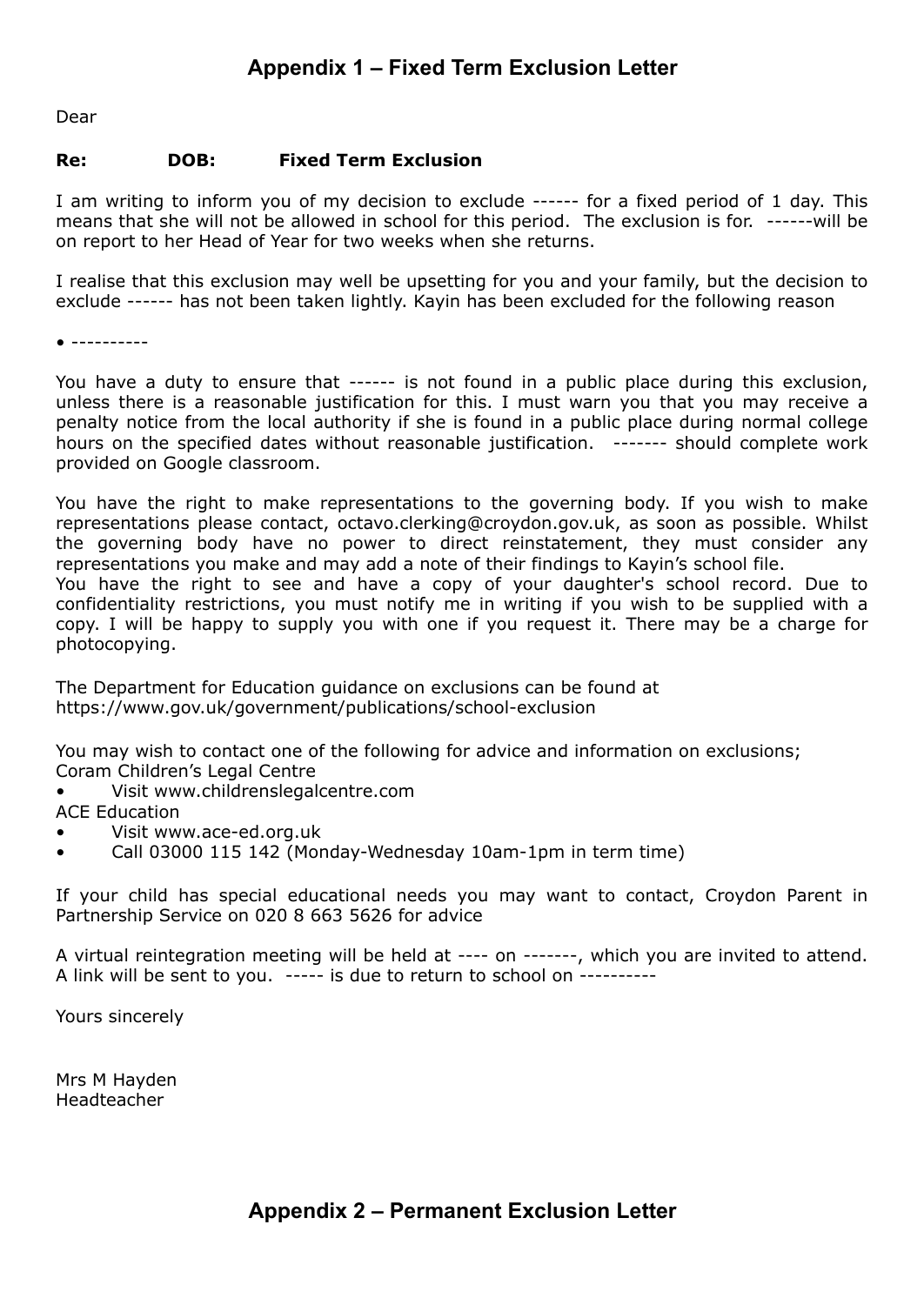#### [Names of parent(s)/guardian(s)] [Address]

[Date]

Dear [Parent],

Re: [Student's name and date of birth]

I regret to inform you of my decision to permanently exclude [student's name] with effect from [date exclusion starts]. This means that [student's name] will not be allowed in this school unless she is reinstated by the governing body.

I realise that this exclusion may well be upsetting for you and your family, but the decision to permanently exclude *[student's name]* has not been taken lightly. *[Student's name]* has been excluded because:

### [Reason for exclusion]

You have a duty to ensure that your child is not present in a public place in school hours during the first 5 school days of this exclusion, i.e. [dates of the first 5 days] (inclusive) unless there is reasonable justification. You could be prosecuted or receive a penalty notice if your child is present in a public place during school hours on those dates. It will be for you to show reasonable justification.

Alternative arrangements for **[student's name]'s education to continue will be made.** For the first five school days of the exclusion we will set work for **[student's name]** and would ask you to ensure this work is completed and returned promptly to school for marking. [Details, if known, of alternative provision including start date/time, address of provision and the name of the relevant person at the provision to be contacted.]

I have also today informed [relevant local authority designated person and their contact details].

As this is a permanent exclusion the governing body must meet to consider it. At the review meeting you may make representations to the governing body if you wish and ask them to reinstate your child in school. The governing body have the power to reinstate your child immediately or from a specified date, or, alternatively, they have the power to uphold the exclusion in which case you may request a review of their decision by an Independent Review Panel. The latest date by which the governing body must meet is *[latest date for meeting]*. If you wish to make representations to